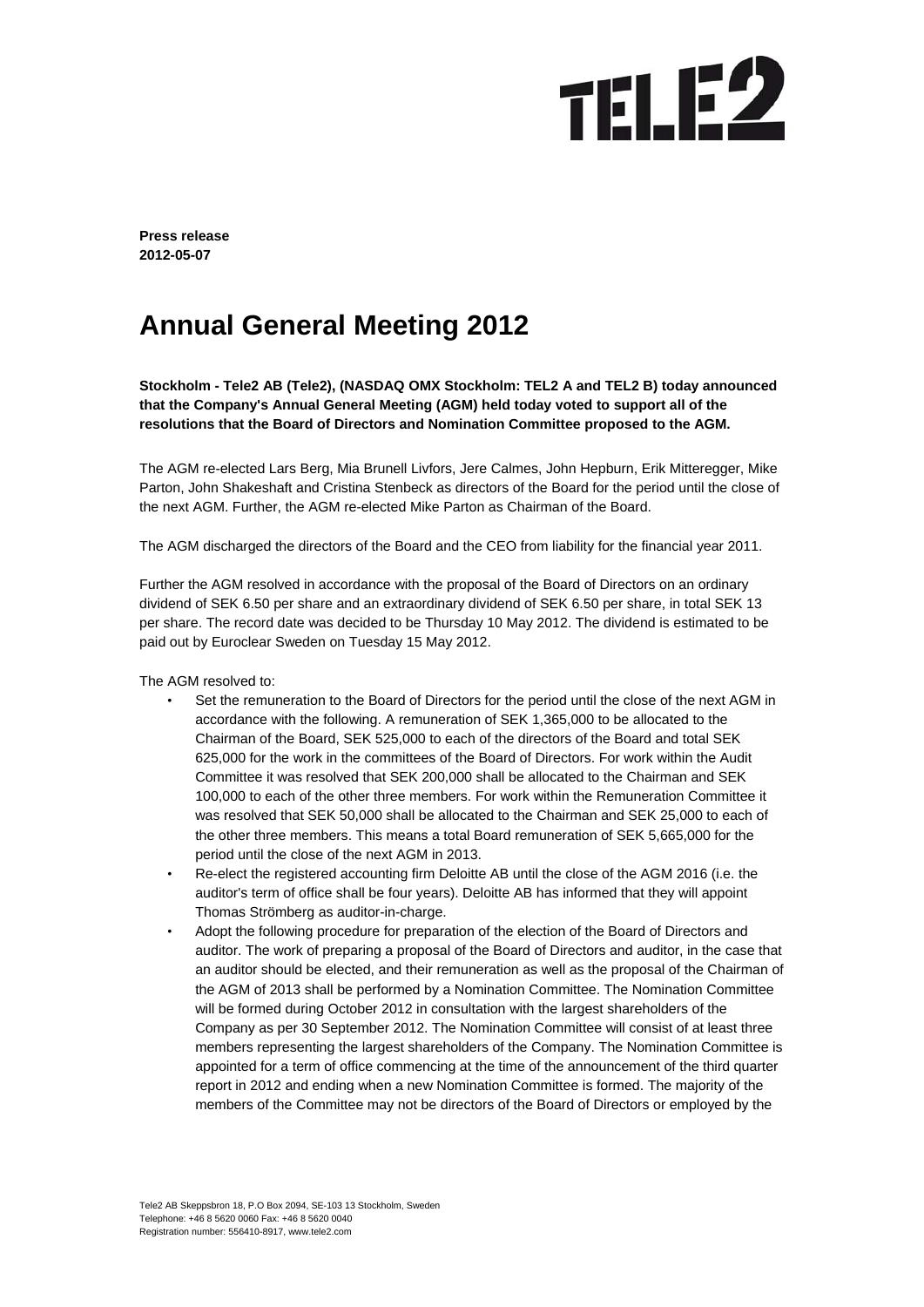## **TELE2**

Company. If a member of the Committee resigns before the work is concluded, a replacement member may be appointed after consultation with the largest shareholders of the Company. However, unless there are special circumstances, there shall not be changes in the composition of the Nomination Committee if there are only marginal changes in the number of votes, or if a change occurs less than three months prior to the AGM. Cristina Stenbeck will be a member of the Committee and will also act as its convenor. The members of the Committee will appoint the Committee Chairman at their first meeting. The Nomination Committee shall have the right to upon request receive personnel resources such as secretarial services from the Company, and to charge the Company with costs for recruitment consultants if deemed necessary.

- Approve the proposed guidelines for remuneration to the senior executives.
- Adopt a performance based incentive programme (the "Plan"). The Plan includes in total approximately 300 senior executives and other key employees within the Tele2 group. The participants in the Plan are required to own shares in Tele2. These shares can either be shares already held or shares purchased on the market in connection with notification to participate in the Plan. Thereafter the participants will be granted, by the Company free of charge, retention rights and performance rights on the terms resolved by the AGM. Subject to fulfilment of certain retention and performance based conditions, the participant maintaining the employment within the Tele2 group at the date of the release of the interim report January – March 2015 and subject to the participant maintaining the invested shares, each right entitles the employee to receive one Class B share in the Tele2. The Plan has the same structure as the plan that was adopted at the 2011 AGM.
- Authorise the Board of Directors to pass a resolution on one or more occasions for the period up until the next Annual General Meeting on repurchasing so many Class A and/or Class B shares that the Company's holding does not at any time exceed 10 percent of the total number of shares in the Company. The repurchase of shares shall take place on the NASDAQ OMX Stockholm and may only occur at a price within the share price interval registered at that time, where share price interval means the difference between the highest buying price and lowest selling price and it is the, from time to time, lowest-priced, available, shares that shall be acquired. The purpose of the authorisation is to give the Board of Directors flexibility to continuously decide on changes to the capital structure during the year and thereby contribute to increased shareholder value.
- Reduce the Company's statutory reserve, which amounted to SEK 16,985,315,891 as of 31 December 2011, is to be reduced with SEK 12,000,000,000 for transfer to a fund to be used pursuant to resolutions adopted by future General Meetings. When the reduction has been executed, the statutory reserve will amount to SEK 4,985,315,891. The resolution is conditional upon that the Swedish Companies Registration Office or, in case of a dispute, the general court permits the reduction of the statutory reserve.
- Reject shareholder's proposals to appoint an special examiner according to Ch 10 Sec 21 of the Swedish Companies Act to examine the Company's customer policy and investor relations policy, establish a customer ombudsman function, an annual evaluation of the Company's "work with gender and ethnicity", purchase and distribution of a book to the shareholders, instruction to the Board of Directors to found an association for small and mid-size shareholders; and appendix to this year's minutes.